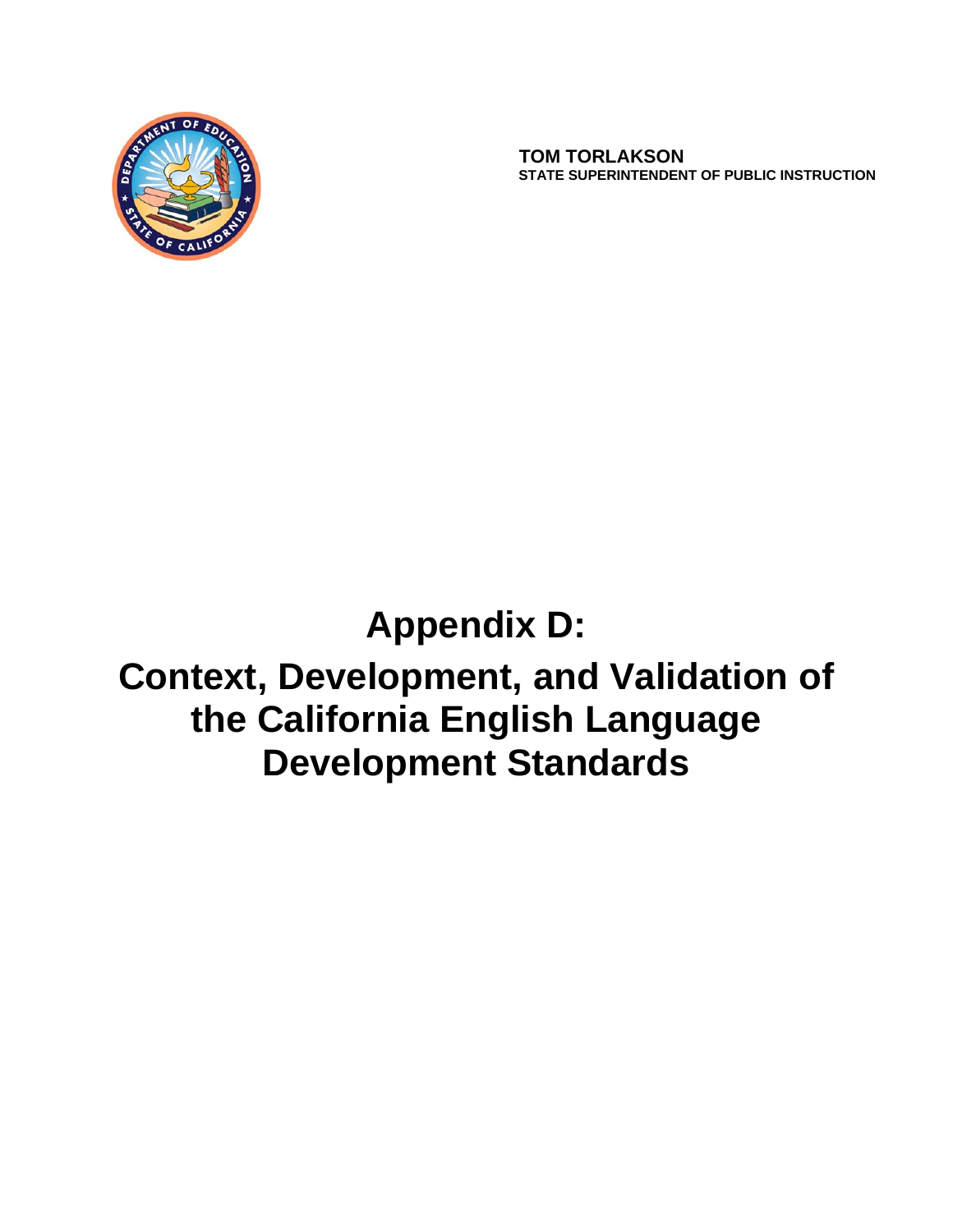# **Context, Development, and Validation of the California English Language Development Standards**

# **The Context for the California English Language Development Standards**

The California English Language Development Standards (CA ELD Standards) reflect recent and emerging research and theory and are intended to support language development as English learners (ELs) learn rigorous academic content. The CA ELD Standards provide a foundation for the ways in which K–12 ELs are educated in California schools so that each EL is able to access, engage with, and achieve state subject matter standards for college- and career-readiness.

## **Purposes and Intended Users**

The CA ELD Standards are designed to meet the needs of a variety of intended users for a variety of purposes. The CA ELD Standards:

- reflect expectations of what ELs should know and be able to do with the English language in various contexts;
- set clear developmental benchmarks that reflect ELs' English language proficiency at various developmental stages in a variety of cognitive and linguistic tasks;
- provide teachers a foundation for delivering rich instruction for ELs so that they can help their students develop English proficiency, and prepare ELs to meet grade‐level academic achievement standards;
- provide parents, guardians, families, and other caretakers a vehicle for discussing learning progress so that they can continue to support their children's language and cognitive development at home;
- provide curriculum developers guidance on creating rigorous, linguistically and academically rich curriculum and instructional materials for ELs; and
- provide a framework to guide development of ELD assessment systems that help California educators ensure that all ELs are progressing in and achieving the English language knowledge, skills, and abilities needed to become college‐ and career‐ready.

## **California's English Learner Students**

ELs come to California schools from all over the world, and from within California, with a range of cultural and linguistic backgrounds, experiences with formal schooling, proficiency with native language and English literacy, migrant statuses, and socioeconomic statuses, as well as other experiences in the home, school, and community. All of these factors inform how educators support ELs to achieve school success through implementation of the CA ELD Standards and the academic content standards. Some of these key factors follow:

 **Stages of Cognitive Development.** It is important to note how ELs learn the English language at different stages of their cognitive development. Most notably, it is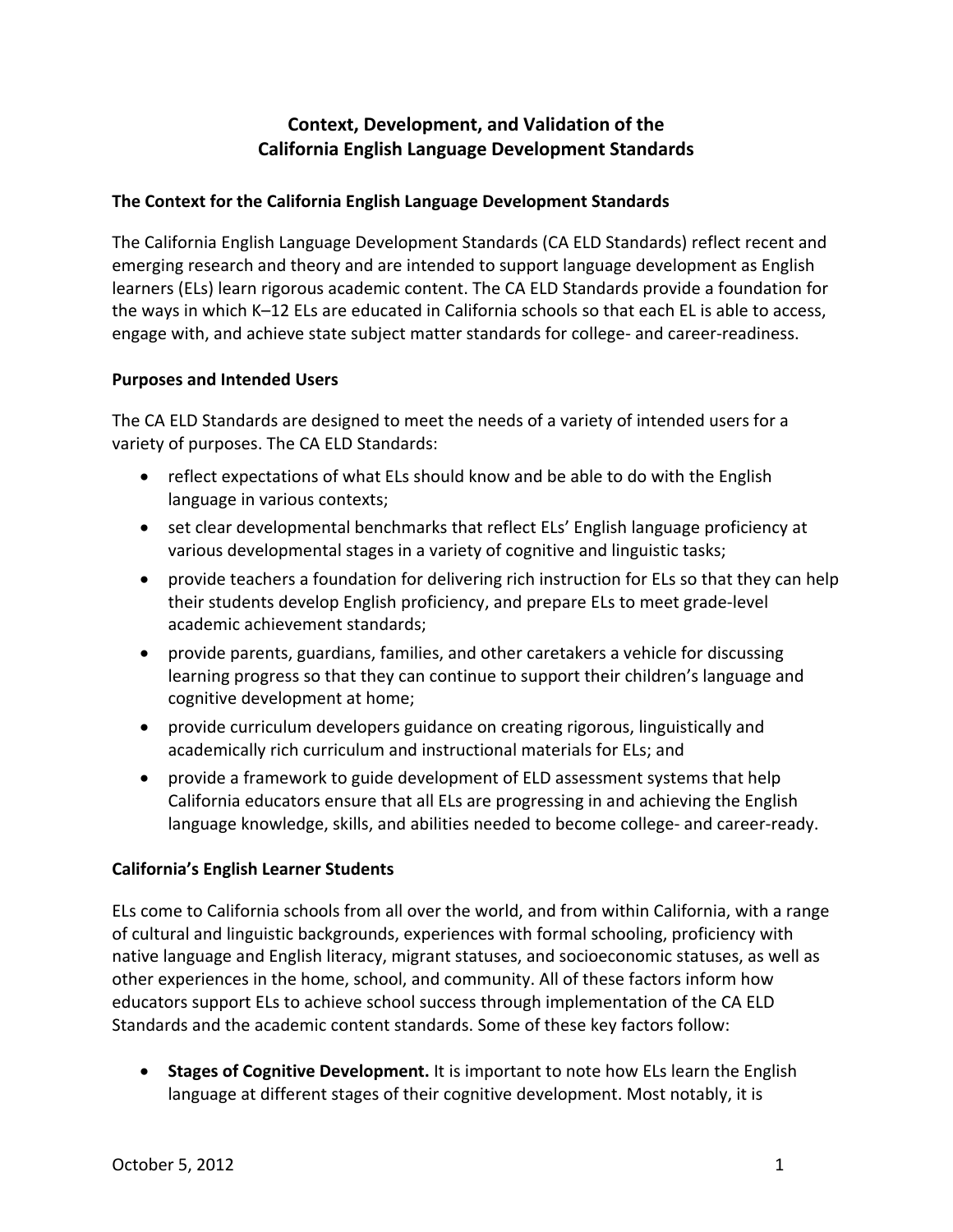important to distinguish between students in the primary grades, for whom the focus is "learning to read" while also engaging in challenging content learning, and students in the intermediate and secondary grades, for whom the focus is "reading to learn" in various content areas. ELs entering California schools in kindergarten, for example, will benefit from participating in the same instructional activities in literacy as their non‐EL peers, along with additional differentiated support based on student need. EL students who enter in secondary grades, depending upon the level and extent of previous schooling they have received, may need additional support mastering certain linguistic and cognitive skills in order to fully engage in intellectually challenging academic tasks.

- **Native Language Literacy.** Adolescent ELs who enter California schools after the primary grades may have varying levels of native language foundations in literacy. All students can draw upon knowledge of oral vocabulary and structures (e.g., recognition of cognates) to inform their English language learning to some extent, depending on their native language oral proficiency and how closely their native language is related to English. Students with established native language literacy and content knowledge can transfer these skills and knowledge to English with appropriate instructional support. (See Appendix A: Foundational Literacy Skills for English Learners for additional information on teaching foundational literacy skills to students with varying literacy experiences.) Nevertheless, even with strong native language foundations, some EL adolescents may still struggle to master disciplinary literacy, given the accelerated time frame in which they are expected to meet grade‐level content‐area expectations.
- **Long‐Term English Learners.** Many ELs may have not received the support they need to continually progress in English language development and academic subjects (typically English language arts [ELA]), giving rise to the "long‐term English learner" phenomenon. These long‐term ELs have been schooled in the U.S. for six or more years but have not made sufficient linguistic and academic progress to meet redesignation criteria and exit English learner status.<sup>[1](#page-2-0)</sup> Fluent in social/conversational English but challenged by literacy tasks, and particularly disciplinary literacy tasks, these students find it difficult to engage meaningfully in increasingly rigorous coursework. Long term ELs face considerable challenges succeeding in school as the amount and complexity of the academic texts they encounter rapidly increase. Regardless of the challenges ELs face, they are expected to achieve the same core academic standards as their non‐EL peers.
- *and of ELD in all these settings*, albeit in ways that are appropriate to the setting and identified student needs. For example, they are the focal standards in settings **Programs and Services for English Learners.** California's ELs are enrolled in a variety of different school and instructional settings that influence the application of the CA ELD Standards. An EL could be in a newcomer program, a structured English immersion program, a mainstream program where ELs may receive specialized ELD instruction, a separate ELD class, or a bilingual/dual-language program. The CA ELD Standards apply to all of these settings and are designed to be used *by all teachers of academic content*

<span id="page-2-0"></span><sup>1</sup> For a discussion of defining the term "Long Term English Learners" see Olsen, L. (2010). *Reparable Harm: Fulfilling the Unkept Promise of Educational Opportunity for California's Long Term English Learners.* Californians Together. Available at: www.californianstogether.org.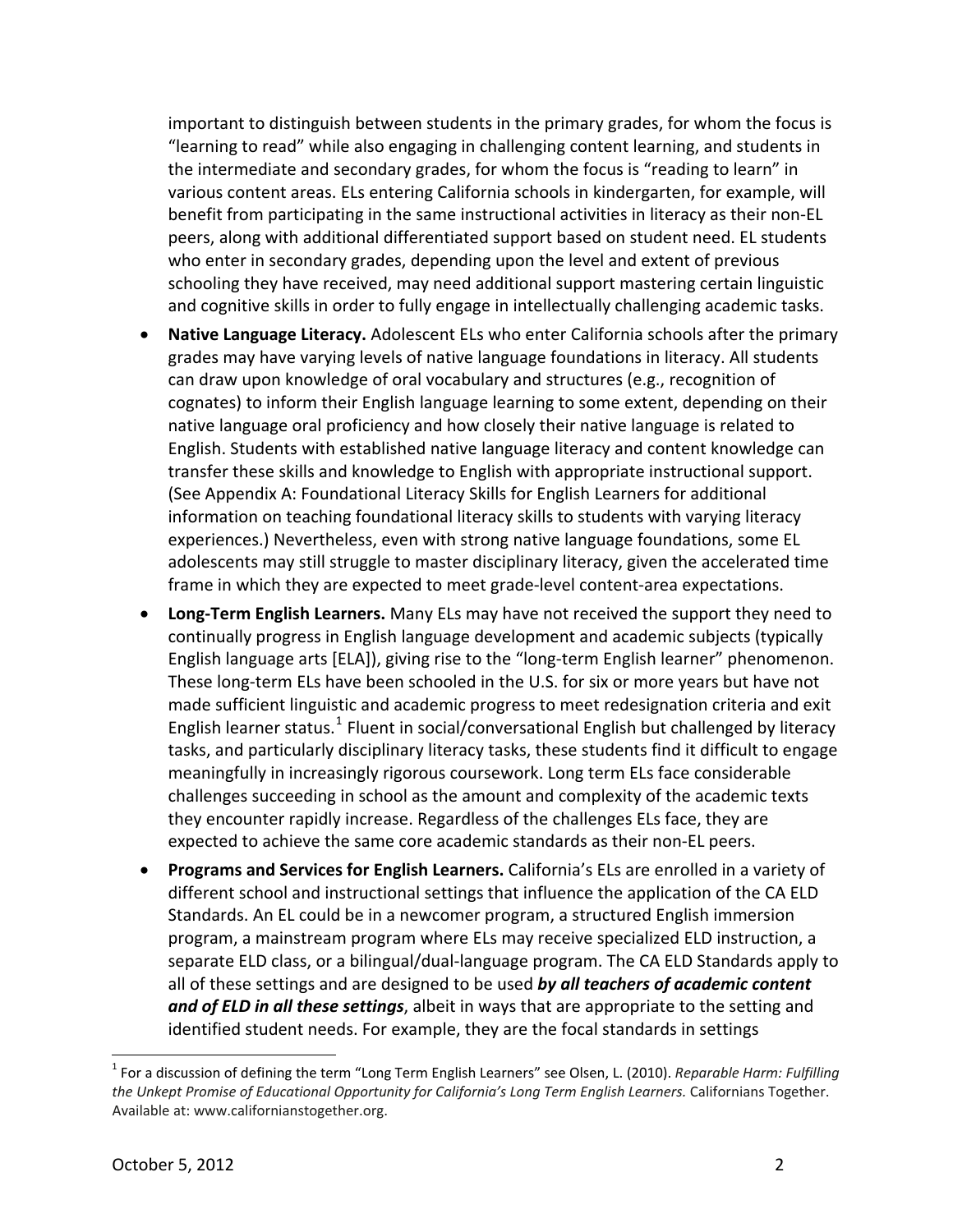specifically designed for English language development—such as an ELD class where ELs are grouped by English language proficiency level. Additionally, the CA ELD Standards are designed and intended to be used *in tandem with* other academic content standards to support ELs in mainstream academic content classrooms. These could include, for example, a third‐grade self‐contained classroom during ELA, social studies, math, and science instruction; a middle school math class; or high school science class.

#### **Goals of the California English Language Development Standards**

The CA ELD Standards correspond with California's Common Core State Standards for English Language Arts and Literacy in History/Social Studies, Science, and Technical Subjects (Common Core State Standards for ELA) and are designed to apply to English language and literacy skills across all academic content areas, in addition to classes specifically designed for English language development. The Common Core State Standards for ELA raise expectations for all California students. Among other things, students are expected to participate in sustained dialogue on a variety of topics and content areas; explain their thinking and build on others' ideas; construct arguments and justify their positions persuasively with sound evidence; and effectively structure written and oral texts in a variety of informational and literary text types. English learners must simultaneously successfully engage in these challenging academic activities while developing proficiency in advanced English. The CA ELD Standards are intended to support this dual endeavor by providing fewer, clearer, and higher standards:

- 1. **Fewer:** Those standards that are necessary and essential for development and success;
- 2. **Clearer:** A coherent body of standards that have clear links to curriculum and assessments;
- 3. **Higher:** Alignment with the elevated standards of the Common Core State Standards for ELA.

The CA ELD Standards achieve this goal of fewer, clearer, and higher standards in two ways. First, the CA ELD Standards highlight and amplify those Common Core State Standards for ELA that promote ELs' abilities to *interact in meaningful ways* during rich instruction so that they develop both English and content knowledge. Second, the CA ELD Standards guide teachers to build ELs' *knowledge about how the English language works* in different contexts to achieve specific communicative purposes. The CA ELD Standards emphasize specific linguistic processes (e.g., structuring cohesive texts) and linguistic resources (e.g., expanding sentences) that ELs need to develop in the context of rigorous academic learning for successful academic achievement.

A focus on these two areas can help educators more effectively support all ELs to:

- read, analyze, interpret, and create a variety of literary and informational text types;
- develop an understanding of how language is a complex, dynamic, and social resource for making meaning and how content is organized in different text types and disciplines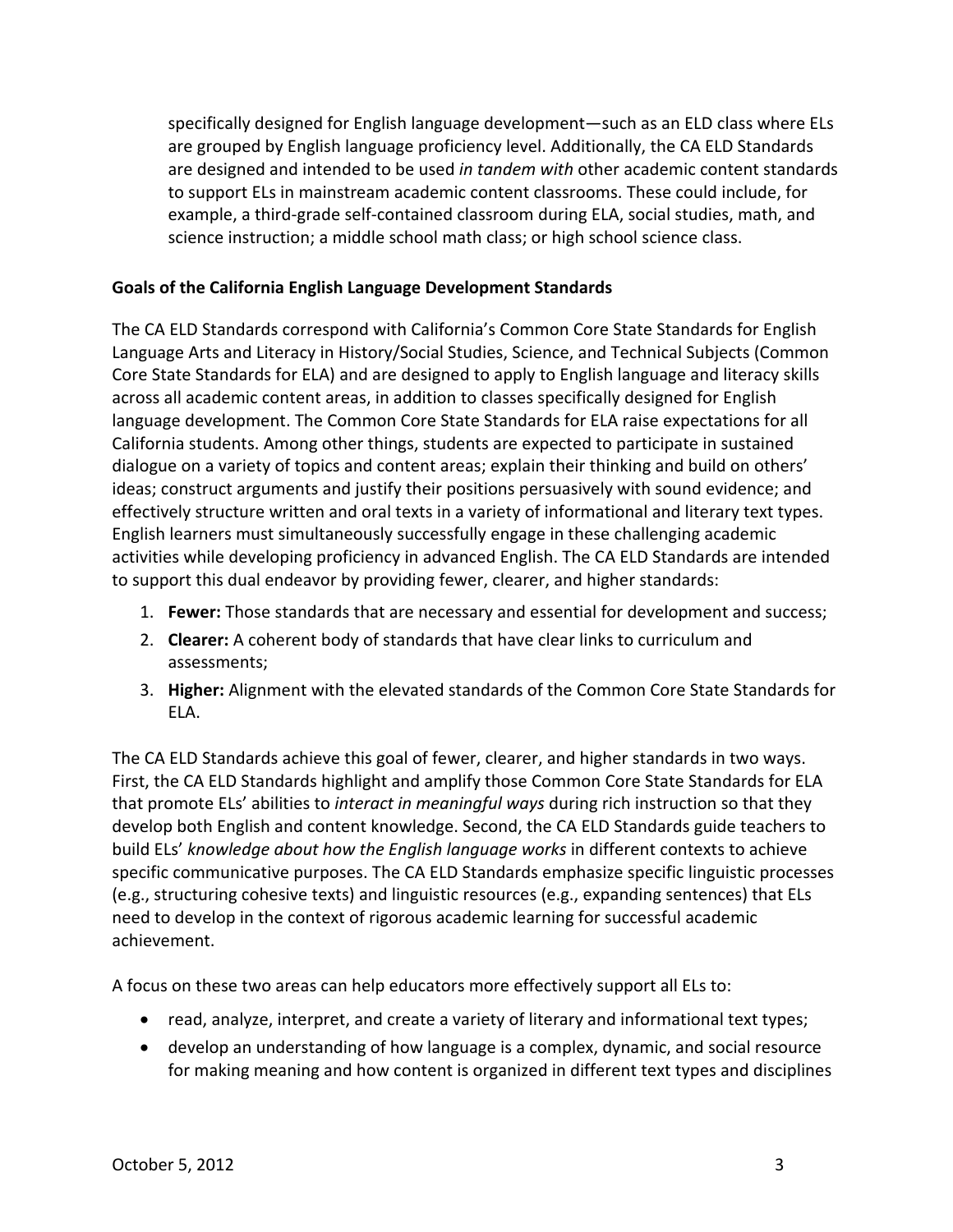using text structure, language features, and vocabulary, depending on purpose and audience;

- be aware that different languages and variations of English exist and recognize their home languages and cultures as resources to value in their own right and to draw upon in building proficiency in English;
- contribute actively to class and group discussions, asking questions, responding appropriately, and providing useful feedback;
- demonstrate knowledge of content through oral presentations, writing, collaborative conversations, and multimedia; and
- develop proficiency in shifting register based on context.

## **What the California English Language Development Standards Are Not**

While the CA ELD Standards are a powerful tool for supporting ELs' linguistic and academic development, they alone are insufficient to achieve the goals outlined in the previous section. Therefore, it is Important to state explicitly the purposes for which they are *not* intended, and uses that would be *inappropriate*. These include the following:

- **The CA ELD Standards are** *not to be used in isolation* **from the Common Core State Standards and other content standards during academic content instruction.** Instead, they are designed, and should be used, as a *complement* to the Common Core State Standards and other academic content standards. It is fully expected that all ELs will receive high‐quality Common Core State Standards–based instruction as well as CA ELD Standards–based instruction.
- **The CA ELD Standards** *are not to be used piecemeal* **at a given proficiency level.** In order to be used appropriately and effectively, standards articulated in both Part I: Interacting in Meaningful Ways and Part II: Learning About How English Works should be used *in tandem* in strategic, intentional, and purposeful ways.
- **The CA ELD Standards** *do not provide an exhaustive list of all of the linguistic processes and resources that ELs need to develop* **in order to be successful in school.** This is especially the case with regard to disciplinary literacy. The CA ELD Standards do, however, provide descriptions of knowledge and skills that are essential and critical for development, which teachers and curriculum developers can both unpack and expand upon in order to provide a comprehensive instructional program for ELs.
- **The CA ELD Standards** *are not a curriculum or a curriculum framework***.** The CA ELD Standards describe what ELs should be able to accomplish *if* they receive high‐quality instruction with appropriate scaffolding and instructional materials. They do not specify how teaching should occur or what instructional materials to use.
	- o Note: **Examples** provided in specific standards *are shared only as illustrative possibilities* and should *not* be misinterpreted as the only objectives of instruction or as the only types of language ELs might or should be able to understand or produce.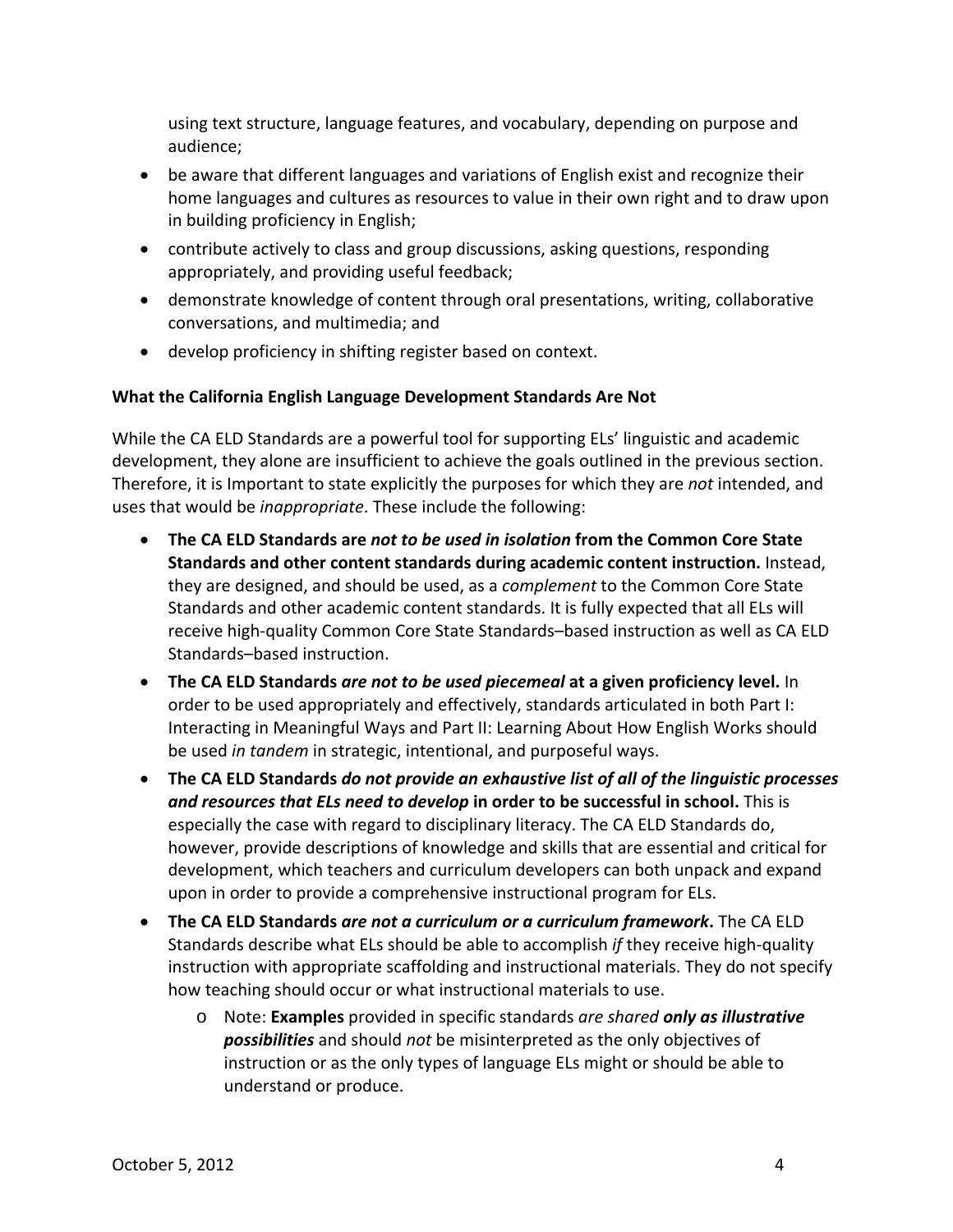o Curriculum and assessment frameworks provide more specific guidance for implementation of these standards via instructional and assessment practices. *The ELA/ELD Framework* is intended to incorporate and support the Common Core State Standards for ELA, as well as the CA ELD Standards. It reflects current research on ELA instruction, and it also addresses appropriate and effective ELD instruction. Curriculum frameworks provide guidance to teachers, administrators, and parents on how a standards‐based curriculum is implemented in the classroom.

#### **Rationale for Three Proficiency Levels for Instructional Purposes**

The new CA ELD Standards define three proficiency levels: Emerging, Expanding, and Bridging. These levels are intended to serve instructional purposes and do not necessarily represent the full range of performance levels in English language proficiency as may be determined by a standardized ELD assessment. A rigorous standard‐setting process applied to actual assessment results may identify a different number of *performance levels* at various cut points along the proficiency level continuum; it is these performance levels that will be used to support determinations of placement, progress, and redesignation of ELs for diagnostic and accountability purposes.

The decision to define three overarching proficiency levels for the new CA ELD Standards was made based on available research and existing practice. As there is currently no available empirical evidence to support a particular number of ELD proficiency levels as optimal, the design and development of proficiency level descriptors (PLDs), as well as the three proficiency levels described in the CA ELD Standards, were determined in light of the following sources:

#### **Input from Statewide Focus Groups and Panel of Experts**

o Recommendations from practitioners, administrators, and academic researchers throughout the state confirmed that while ELs may progress through multiple stages of ELD (which may vary in number according to the skills being developed and the ways in which the skills are defined or measured), students are typically grouped into three separate levels for the purposes of instruction.

#### **Existing CELDT Performance Levels and Descriptors for CA ELD Standards**

o Previous CA ELD standards drew distinctions between early intermediate and intermediate levels, as well as between early advanced and advanced levels. CELDT performance levels were established directly from these distinctions. The descriptors for the entry/early and exit stages within the new ELD Proficiency Level Continuum are consistent with the previous five levels used in the state for instruction and assessment of ELs, providing continuity with current expectations of what ELs know and can do as their English skills progress. As previously noted, a standard‐setting process involving expert groups of educators and based on results of an assessment aligned to the new CA ELD Standards will determine which points along the continuum represent meaningful distinctions among student performances, and may yield more than three performance levels to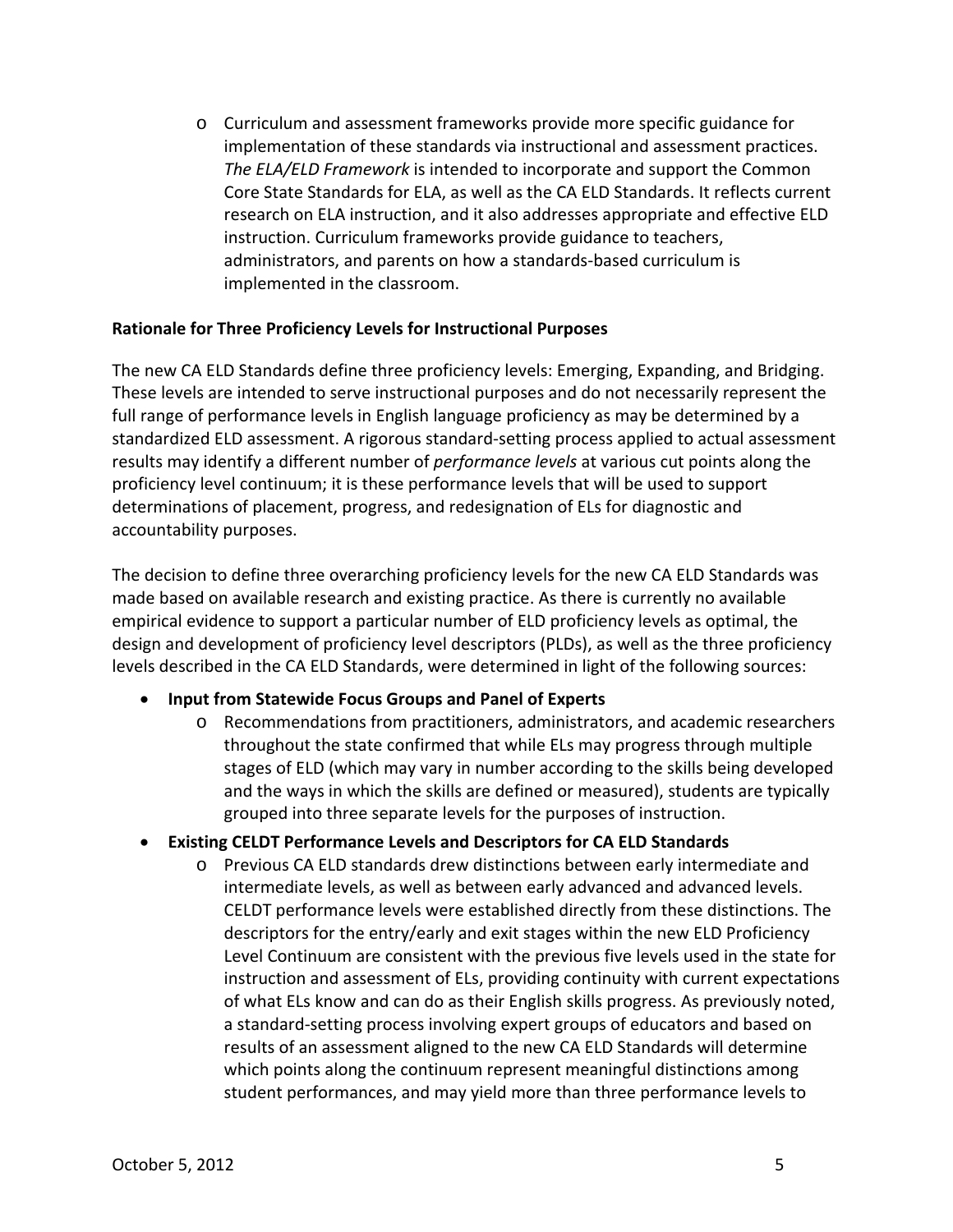further delineate measurement of the three proficiency levels described in the new CA ELD Standards.

- **Proficiency Level Descriptors from Other English Language Development Standards** 
	- o The number, range, and type of descriptors were informed by consultation and consideration of other widely used and/or respected national and state ELD standards, such as World‐Class Instructional Design and Assessment (WIDA) Standards and the Kansas Curricular Standards for English for Speakers of Other Languages (ESOL). Additional frameworks (which delineate three proficiency levels) also drawn upon include *The Framework for English Language Proficiency/Development Standards Corresponding to the Common Core State Standards and the Next Generation Science Standards* (Council of Chief State School Officers, 2012); and the Common European Framework of Reference for Languages. (See Appendix C: Theoretical Foundations and Research Base for the California English Language Development Standards for a complete list of sources consulted.)

The CA ELD Standards describe the knowledge, skills, and abilities in English as a new language that are expected *at exit from each proficiency level*, with the highest level, Bridging, being aligned to the Common Core State Standards for ELA. These exit descriptors signal high expectations for ELs to progress through all levels and to attain the academic English language they need to access and engage with grade‐level content in all content areas. As previously noted, the PLDs include specifications at "early stages" and at "exit" for each of the three levels, providing valuable information that can be used in the standard‐setting process for determining meaningful performance level distinctions.

# **Legislation and Process for Development and Validation**

Assembly Bill 124 (Fuentes, Chapter 605, Statutes of 2011), signed into law on October 8, 2011, required the State Superintendent of Public Instruction (SSPI), in consultation with the State Board of Education (SBE), to update, revise, and align the state's current ELD standards by grade level to the state's ELA standards, by November 2012. This legislation directed the SSPI to complete revised CA ELD Standards for SBE review no later than August 31, 2012.

In order to accomplish this work in the required time frame, the California Department of Education (CDE) requested the assistance of the California Comprehensive Assistance Center at WestEd. Specifically, WestEd's California Comprehensive Center (CA CC), in partnership with the Assessment & Standards Development Services (ASDS) program at WestEd, worked at the request of CDE to conduct an independent analysis of the state's current ELD standards relative to the new CA ELA Standards; and, under the CDE's direction, reviewed information on other states' (e.g., Arizona, Kansas) and organizations' (e.g., WIDA) ELD standards revision and alignment efforts; analyzed statewide public and expert input on revision parameters; drafted the proposed CA ELD Standards; and revised them as needed based on stakeholder review and feedback.